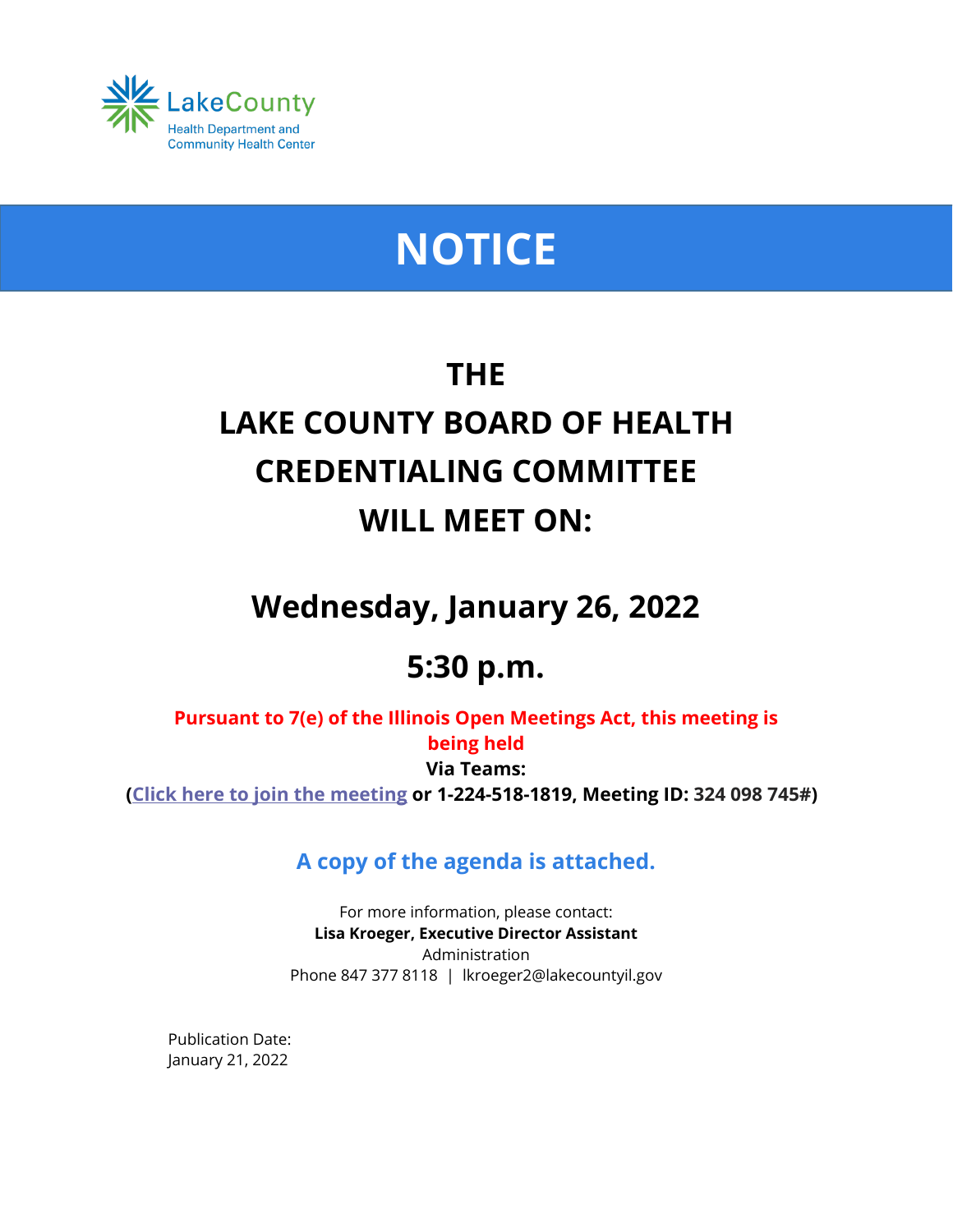**Pursuant to Section 7(e) of the Illinois Open Meetings Act and the Written Determination of Need of the Lake County Board of Health President, this meeting will be held via audio and video conference and not in Conference Room 2E on the 2nd Floor of the Lake County Health Department at 3010 Grand Avenue, Waukegan, Illinois.**

**PUBLIC VIEWING: Participation in the meeting will be via Teams [\(Click here to join the meeting](https://teams.microsoft.com/l/meetup-join/19%3ameeting_NzdmYWU5YzUtMmE4ZC00NzdkLWEzY2QtZGM3YzgzMWYwYmM5%40thread.v2/0?context=%7b%22Tid%22%3a%22dd536cf5-92fd-42ff-a754-e98666cb7a96%22%2c%22Oid%22%3a%226db2f904-a33a-4f6c-80ff-57cd801cd388%22%7d) or 1- 224-518-1819, Meeting ID: 324 098 745#). Please note that by joining the meeting by video or audio conference your name or phone number may be visible (in whole or in part) to others participating in the meeting. Per the Written Determination of Need of the Lake County Board of Health President, in accordance with section 120/7(e)(4) of the OMA, in-person attendance by members of the public will be available in the Board Room on the 3rd Floor of the Lake County Health Department at 3010 Grand Avenue, Waukegan, Illinois.**

**PUBLIC COMMENT: Public comments are welcomed and encouraged. Emailed public comments received by 8:30 a.m. the day of the meeting will be read at the beginning of the meeting under Public Comment in the order they are received or, at the discretion of the Board President, with the agenda item the comment addresses. Comments received during the meeting will be held until the end of the meeting. Please note: Public Comment is limited to three minutes per individual or spokesperson pursuant to the Board of Health Bylaws. All comments received will be included in the Board's meeting minutes regardless of whether they are read aloud at the meeting.**

**Email public comments t[o lkroeger2@lakecountyil.gov](mailto:lkroeger2@lakecountyil.gov) with the following:**

- **Subject Title: Lake County Board of Health Meeting**
- **Name**
- **Street Address (Optional)**
- **City, State (Optional)**
- **Phone (Optional)**
- **Organization, agency, etc. being represented. (If representing yourself, put "Self")**
- **Topic or Agenda Item Number followed by Public Comment.**

**Public in attendance on the 3rd Floor of the Lake County Health Department at 3010 Grand Avenue, Waukegan, Illinois, may provide public comment. Public with no access to email may leave a message with the Board of Health Office at 847-377-8118.**